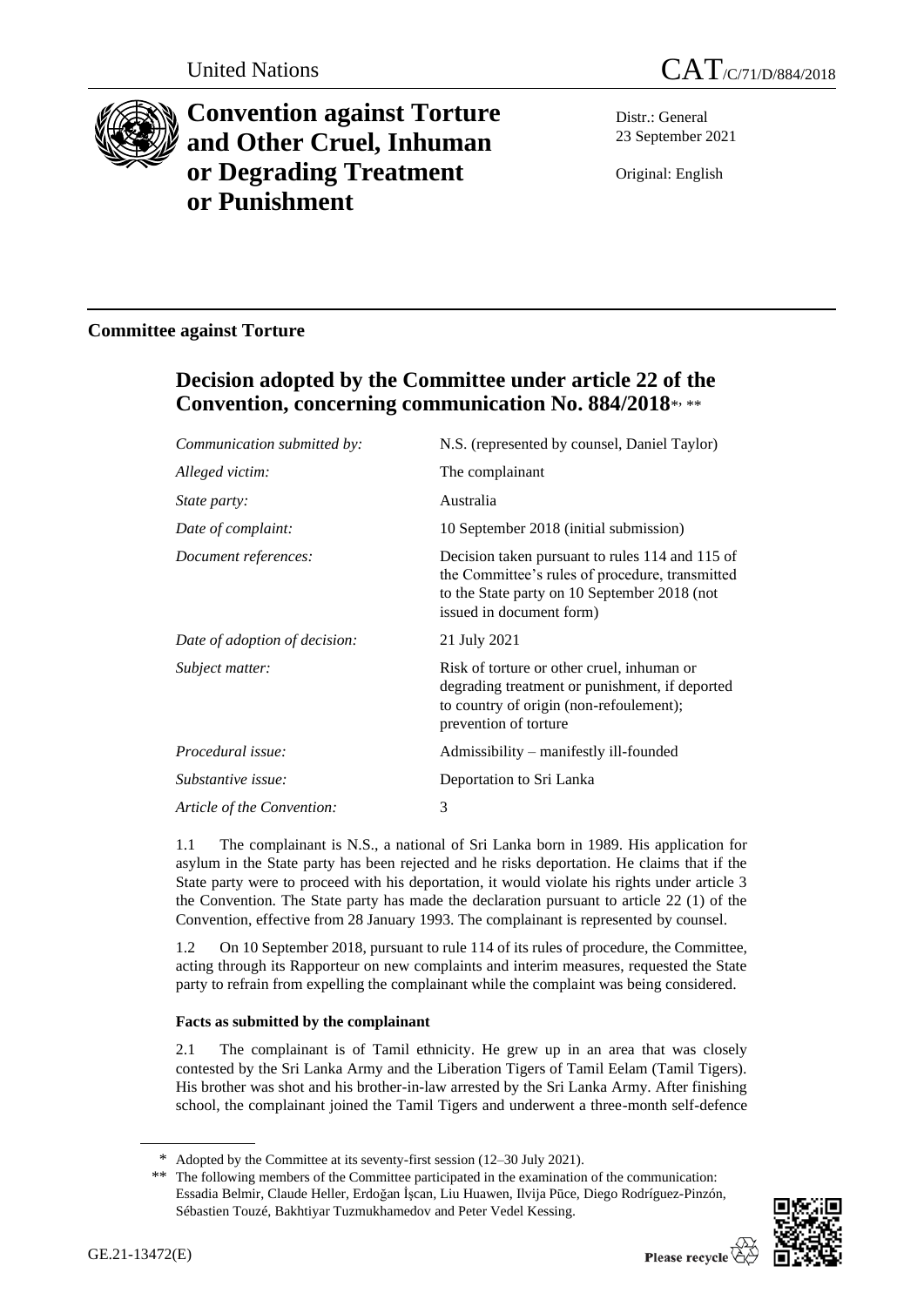training course, which included weapons training. He then worked as a medic for the Tamil Tigers, treating those who had been wounded in combat and driving them to hospitals if their injuries were too severe to be treated on site.

2.2 In 2008, the complainant left the Tamil Tigers and returned home to care for his mother, who had cancer. In 2010, he was asked through a friend to meet with three former friends from the Tamil Tigers to talk about the risks that they were facing and to discuss whether they should go to India. During their meeting, they were apprehended by the Sri Lanka Navy and the police. One of the complainant's friends had a pistol, which he threw away before his apprehension, but it was found by the Criminal Investigation Department. The complainant and his friends were taken to Kuchchaveli police station, where they were interrogated about the meeting and the pistol's origins. During the interrogation, the complainant was stripped down to his underwear and beaten with a pipe. The complainant was kept in custody for two weeks, during which time he was deprived of food and water and subjected to further torture.

2.3 The complainant was released on bail after two weeks, and was treated in hospital for the injuries that he had suffered. He was later abducted by the Karuna group and spent seven days in their custody, again being subjected to beatings. He was questioned about his uncle, who had earlier been shot by the Karuna group, and about his own contacts within the Tamil Tigers. The complainant's mother paid a bribe to the Karuna group, and he was released a week later and went into hiding.

2.4 On an unspecified date, the Criminal Investigation Department initiated a criminal case against the complainant on weapons charges. After he skipped bail and went into hiding, they went to his house and interrogated his father and younger brother. A warrant for his arrest was later issued and sent to his house.

2.5 The complainant entered the State party by boat on 18 July 2012, and was detained upon arrival. He was granted a bridging visa on 20 November 2012. The complainant was granted further bridging visas, and his last visa expired on 24 February 2016.

2.6 On 4 September 2013, the delegate of the Minister for Immigration refused to grant the complainant a protection visa. On 13 May 2015, the Refugee Review Tribunal confirmed the decision not to grant him a visa. On 2 September 2016, the Federal Circuit Court dismissed his application for a judicial review. On 16 February 2017, the complainant's application for leave to appeal the decision of the Federal Circuit Court was dismissed by the Federal Court of Australia. On 12 October 2017, the High Court of Australia dismissed the complainant's application for special leave to appeal.

2.7 The complainant submits that he was frightened to inform the State party authorities of his connections to the Tamil Tigers when he first claimed asylum. He was also frightened to provide evidence that he faced charges in Sri Lanka for alleged weapons offences arising from his connections with former members of the Tamil Tigers. The complainant's capacity to give cohesive evidence and to participate in the claims process was compromised by the effects of torture to which he had been subjected in Sri Lanka. He raised his claims that he had been a member of the Tamil Tigers before the Federal Court of Australia, but it determined that it could not hear those claims.

2.8 In July 2018, during an interview with the New South Wales Service for the Treatment and Rehabilitation of Torture and Trauma Survivors, the complainant detailed his membership of the Tamil Tigers and the torture to which he had been subjected by the authorities in Sri Lanka. He was assessed as being mentally unwell, with dissociation and suicide attempts. The Service's report was submitted to the Minister of Home Affairs, requesting ministerial intervention to reconsider the complainant's claims. However, that request was refused on 3 September 2018, without referral to the Minister for consideration. A further application for ministerial intervention was lodged on 7 September 2018, but was refused on 10 September 2018. The complainant is being detained at Villawood Immigration Detention Centre.

2.9 On 9 March 2019, the complainant submitted additional information with regard to his situation. He claims that on 10 September 2018, he was put on a plane back to Sri Lanka with a stopover in Perth, Australia. However, after landing in Perth, he was taken off the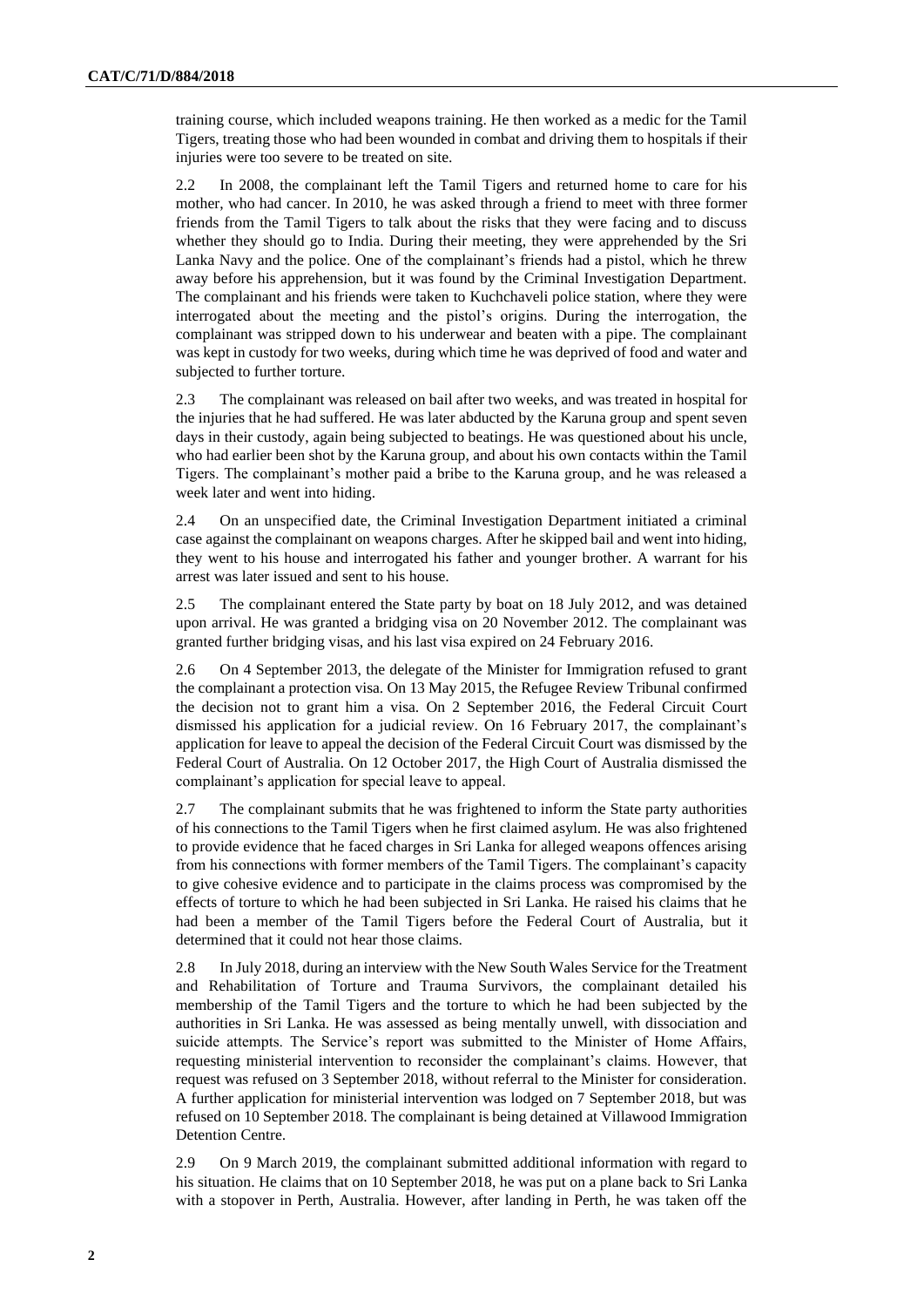plane and sent to a local detention centre. However, his suitcase – whose contents included photographs of himself and his friend in Tamil Tigers uniform, court papers for his asylum application, a copy of his arrest warrant, letters from his family, his Sri Lankan driver's licence and a flash drive containing revolutionary songs from the Tamil Tigers – was not taken off the plane in Perth with the complainant, and ended up being sent to the Bandaranaike International Airport in Sri Lanka. The complainant notes that he had been planning to destroy most of the items that had ended up being packed in his suitcase before his deportation, but the sudden nature of his removal meant that he was rushed and did not have an opportunity to carry out his plan.

2.10 According to the complainant, shortly after his suitcase was sent to Sri Lanka, several agents from the Criminal Investigation Department came to his parents' house looking for him. They said that they suspected that the complainant had also arrived in Sri Lanka, but had managed to escape from the airport without passing through border control. They warned the complainant's mother that they would return and would be looking for him. On 27 October 2018, the agents returned, again looking for the complainant. They knew that the complainant had been removed from the plane in Australia at the last minute, and questioned his mother as to the reasons for his removal. They also told her that they knew that the complainant had been part of the Tamil Tigers.

#### **Complaint**

3. The complainant claims that his deportation to Sri Lanka would constitute a violation of his rights under article 3 of the Convention. He claims that there are substantial grounds to believe that he would suffer torture at the hands of the Criminal Investigation Department because of his suspected connections with the Tamil Tigers and the outstanding warrant for his arrest.

#### **State party's observations on admissibility and the merits**

4.1 On 29 July 2019, the State party submitted its observations on admissibility and the merits of the complaint. The State party submits that the complainant's claims are inadmissible pursuant to article 22 (2) of the Convention and rule 113 (b) of the Committee's rules of procedure, on the grounds that the claims are manifestly unfounded. According to the State party, the claims have been thoroughly considered by a series of domestic decision makers, including the Department of Home Affairs during the determination of the complainant's application for a protection visa and the Refugee Review Tribunal during its independent merits review. The complainant also sought judicial review by the Federal Circuit Court and the High Court of Australia. Lastly, he requested ministerial intervention, which was also refused.

4.2 The State party refers to the Committee's decisions in *I.P.W.F. v. Australia* and *T.T.P. v. Australia*,<sup>1</sup> and notes that the Committee's approach in these cases reinforces its longstanding position that a communication must meet the basic requirements of admissibility. The State party refers to the Committee's general comment No. 4 (2017), in which the Committee notes that it gives considerable weight to findings of fact made by organs of the State party concerned. The State party asserts that it has thoroughly assessed the complainant's claims through domestic processes, and has found that the claims do not engage its obligations under article 3 of the Convention.

4.3 The State party submits that during the interview with the complainant as part of the protection visa application process, the delegate of the Minister found that some of the complainant's claims lacked credibility. In particular, the delegate of the Minister did not accept the complainant's claims that he was politically active in Sri Lanka, that he was of any adverse interest to the authorities, and that he held any kind of elevated profile locally or nationally for any reason. The delegate of the Minister also observed that the complainant had been able to depart for India and return to Sri Lanka legally in June 2010, which indicated that he had been of no interest to authorities at that time. The delegate of the Minister also determined that the complainant did not face a real chance of serious harm amounting to

<sup>1</sup> CAT/C/63/D/618/2014, para. 8.7, and CAT/C/65/D/756/2016, para. 6.3.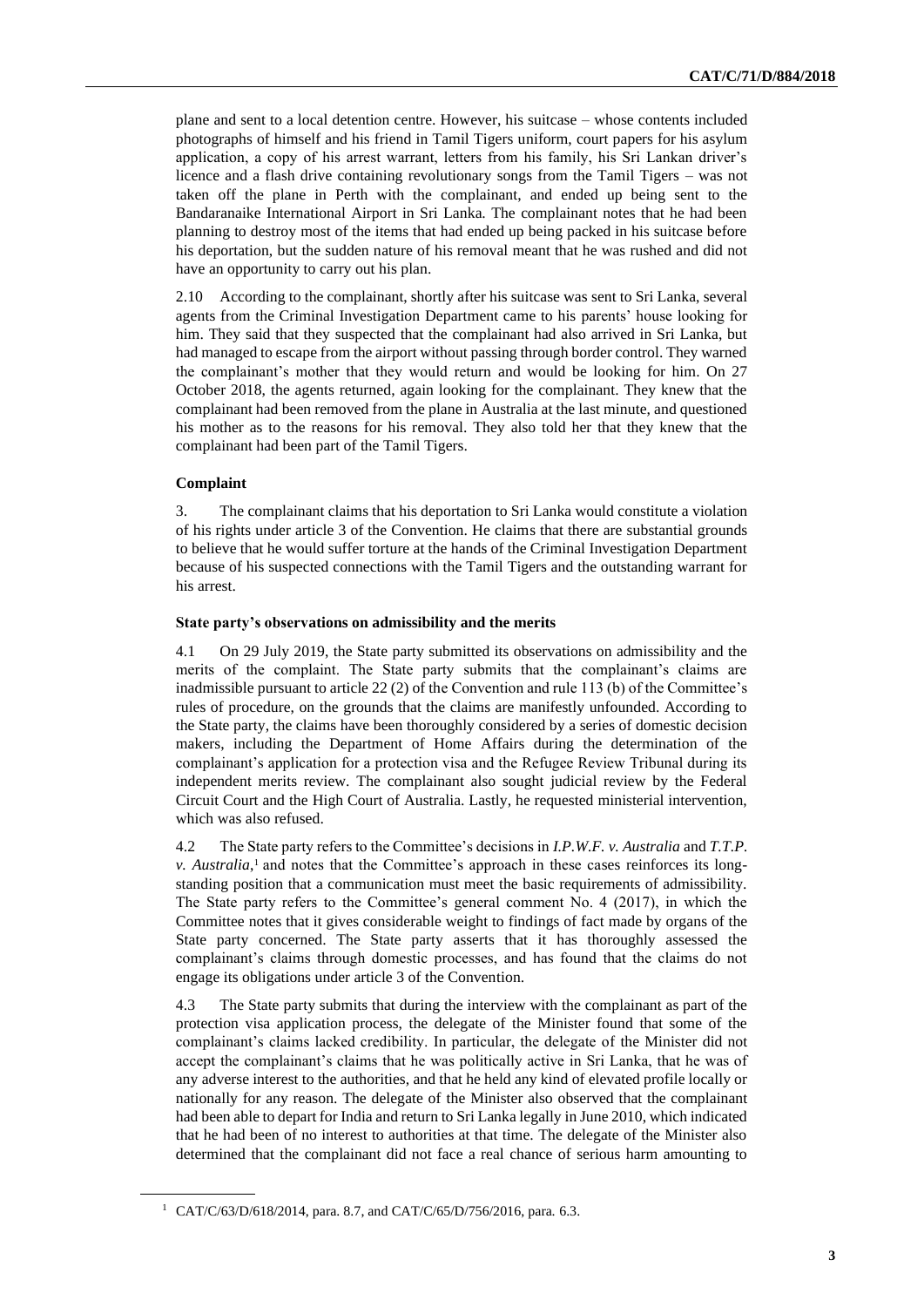persecution on the basis of his Tamil ethnicity. That determination was based on various reports, including the *UNHCR Eligibility Guidelines for Assessing the International Protection Needs of Asylum Seekers from Sri Lanka* and annual reports by the Department of State of the United States of America, according to which there had been no reports that Tamils risked persecution based on their ethnicity alone. With regard to the complainant's perceived personal connection to the Tamil Tigers, the delegate of the Minister held that there was no information that the complainant had personally been targeted, but was rather that he had been caught up in round-ups and questioned during and after the war. Despite the fact that he had been harmed in the past owing to general suspicion by the authorities about people in that area being involved with the Tamil Tigers, the delegate of the Minister referred to recent country information to conclude that she did not consider that the complainant faced the same general risk in the future, and that there was nothing specifically about the complainant that would lead the authorities to be suspicious that he was associated with or supportive of the Tamil Tigers. Lastly, the delegate of the Minister did not consider that the complainant's young age or the fact that he would be a returnee from a Western country would attract any adverse attention from the authorities upon his return. In view of the above, the complainant's protection visa application was refused on 4 September 2013.

4.4 The State party notes that on 23 September 2013, the complainant applied to the Refugee Review Tribunal for a review of the merits of the decision to refuse him a protection visa. The complainant was physically present at the Tribunal hearing, was represented by his registered migration agent by telephone, and was able to make oral submissions with the assistance of an interpreter. The Tribunal found that the complainant was not a witness of truth and that he had fabricated most of his claims. The Tribunal noted that he had added to key claims as he had progressed through the application process and that his account during the hearing was vague and inconsistent and lacked credibility. He failed to mention at the outset two key and lengthy detentions in 2010, and his accounts of those detentions when he did mention them were inconsistent. He also failed to mention any political involvement, even when asked, contrary to his later claims of political involvement. According to the Tribunal, the complainant was detained neither by the authorities nor by the Karuna group nor by anyone else in 2010, and nobody was looking for him. It referred to evidence provided by the complainant that he had lived in the same area for many years since the end of the war without harm, asserting that had he been suspected of being associated with the Tamil Tigers, he would have been arrested and sent to a rehabilitation camp towards the end of the war. Based on the evidence and country information before it, the Tribunal concluded on 13 May 2015 that the complainant did not face a real risk of being subjected to torture or other cruel, inhuman or degrading treatment or punishment upon his return to Sri Lanka.

4.5 The State party submits that both the Federal Circuit Court and the Federal Court of Australia dismissed the complainant's claims raised in his appeals. Both courts ruled that there was no error in concluding that there was no substantial, clearly articulated claim that relied upon established facts that the complainant had the profile of a person suspected of links with the Tamil Tigers or that his profile fell under any of the categories of Tamils returning to Sri Lanka who would be subjected to detention and/or torture and/or ill-treatment. During his hearing before the Federal Court of Australia, the complainant also submitted that the interpreter at his hearing before the Refugee Review Tribunal had not properly interpreted what he had said; that he considered that the Tribunal member had confused him by the questions asked and, accordingly, that he had given incomplete answers; that if he had the opportunity, there were facts about his life that he could now disclose; and that the Tribunal member had not accepted the positive aspects of his case, only accepting aspects that went against him. The Federal Court of Australia ruled that there was nothing about the merits of those matters that would justify the granting of leave in order to raise them before it. It noted that the complainant had been satisfied with the interpretation and that no issue concerning interpretation had been identified at the Tribunal hearing.

4.6 The State party notes that the complainant also submitted requests for ministerial intervention under sections 48B and 417 of the Migration Act. Under these sections, the Minister for Immigration may intervene in individual cases if the Minister thinks that it is in the public interest to do so. According to the State party, to support his claim, the complainant submitted photographs and a purported copy of an arrest warrant dated 10 November 2017, copies of three assessments conducted in 2018 by International Health and Medical Services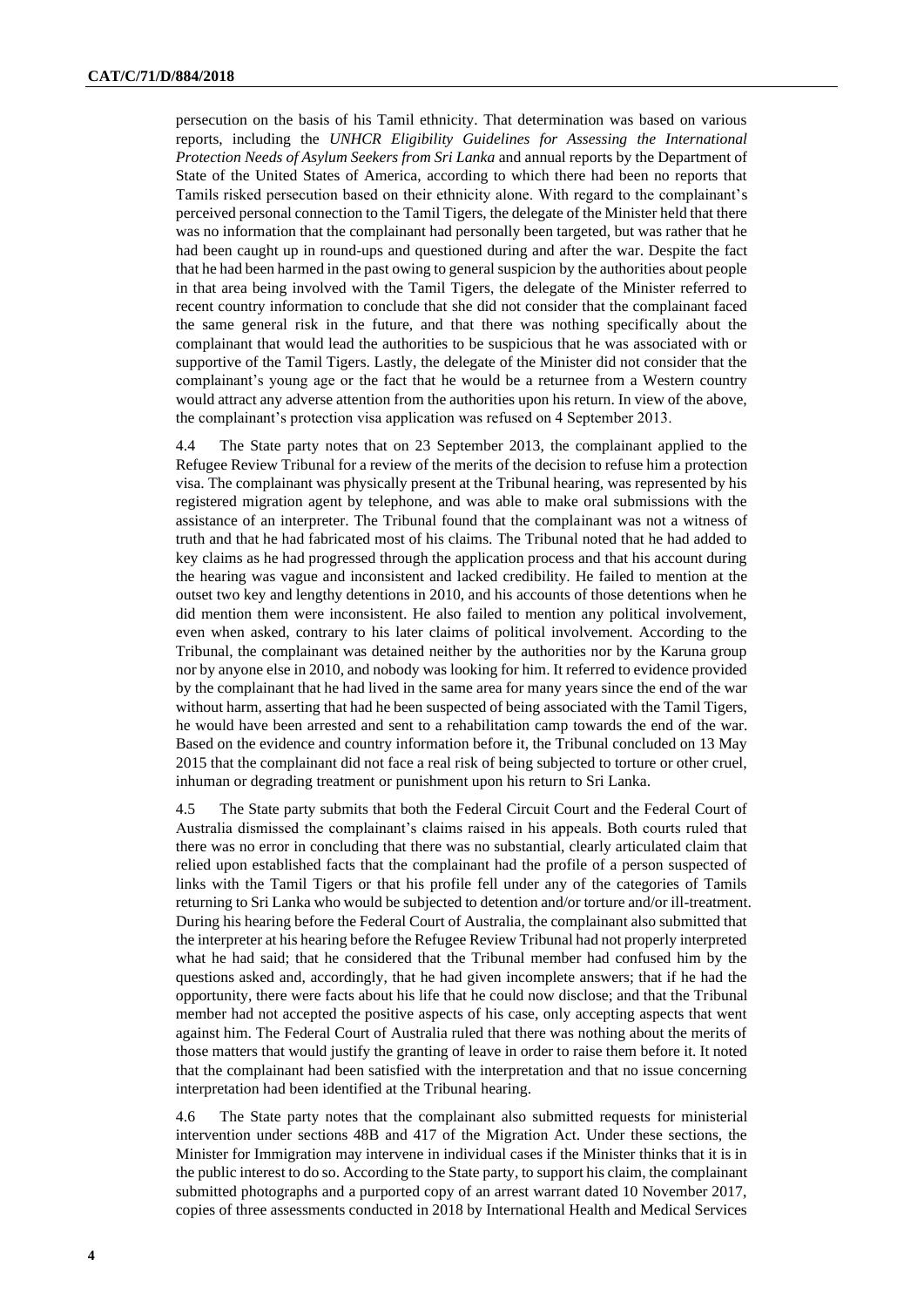and a copy of the report by the New South Wales Service for the Treatment and Rehabilitation of Torture and Trauma Survivors in which the Service recommended that he resume counselling to assist him to manage his symptoms of depression and anxiety. With regard to the arrest warrant, the Departmental Officer (the delegate of the Minister) noted that she had reason to doubt the genuineness of the document, given that the High Commission of Sri Lanka did not advise the Australian Border Force of any arrest warrant when the latter sought a travel document for the complainant's removal. As the complainant did not provide an explanation as to why the warrant had not been provided when it was first issued, and given the earlier finding by the Refugee Review Tribunal that the complainant was not a credible witness, the Departmental Officer was not satisfied that there was in fact an outstanding warrant against the complainant. On 17 August 2018, it was determined that the complainant's request did not meet the criteria under section 417 of the Migration Act and that there were no unique or exceptional circumstances that would compel the Minister to intervene. Regarding the complainant's request under section 48B of the Migration Act, the Departmental Officer noted that the complainant had not previously claimed to have been a member of the Tamil Tigers and had provided no explanation as to why he was raising that claim only now. The Departmental Officer determined that there was no new credible information or claims that met the criteria for referral to the Minister.

4.7 The State party submits that on 7 September 2018, the complainant filed a further request for ministerial intervention on the premise that there had been a data breach whereby the personal details of a number of asylum seekers had inadvertently been posted on the Department's website. The State party informs the Committee that the complainant was not affected by the data breach. The data breach pertained to detainees in detention on 31 January 2014 only, and the complainant was not in detention at that time.

4.8 With regard to the additional information submitted by the complainant on 9 March 2019, the State party notes that his removal from Australia was cancelled while in transit on 10 September 2018 in response to the Committee's request for interim measures. On 8 October 2018, the complainant was informed that his suitcase had arrived at the Bandaranaike International Airport on 11 September 2018. The State party submits that the additional information provided by the complainant does not alter the assessment by its Government regarding his claims about his membership of or association with the Tamil Tigers. According to the State party, there are inconsistencies between the complainant's claims made during domestic processes regarding the issue and those that he has made to the Committee. The claims also changed at each stage of the domestic process of consideration prior to the complainant's submission of his communication to the Committee. The State party considers that the complainant has not provided credible evidence to substantiate his claims that the authorities in Sri Lanka perceive him to have a personal connection with the Tamil Tigers or to be affiliated with them in any way, or that there is foreseeable, personal, present and real risk that he will be tortured. The State party acknowledges that complete accuracy can seldom be expected from victims of torture.<sup>2</sup> However, this factor was taken into consideration by domestic decision makers in forming views on the complainant's credibility. Should the Committee find that the complainant's claims about his membership or association with the Tamil Tigers are credible, the State party submits that such membership or association would not elevate his profile in such a way as to attract any adverse attention from the authorities in Sri Lanka.

#### **Complainant's comments on the State party's observations on admissibility and the merits**

5.1 On 31 October 2019, the complainant submitted his comments on the State party's observations on admissibility and the merits. He submits that the Government of the State party has implemented a refugee review system that is effectively biased, in that it has sought to persecute former members of the Tamil Tigers through its characterization of them as security risks,<sup>3</sup> and by instilling fear into cohorts of Tamil asylum seekers, dissuading them

 $2$  General comment No. 4 (2017), para. 42.

<sup>&</sup>lt;sup>3</sup> The complainant submits that this characterization has been done through adverse assessments by the Australian Security Intelligence Organization (see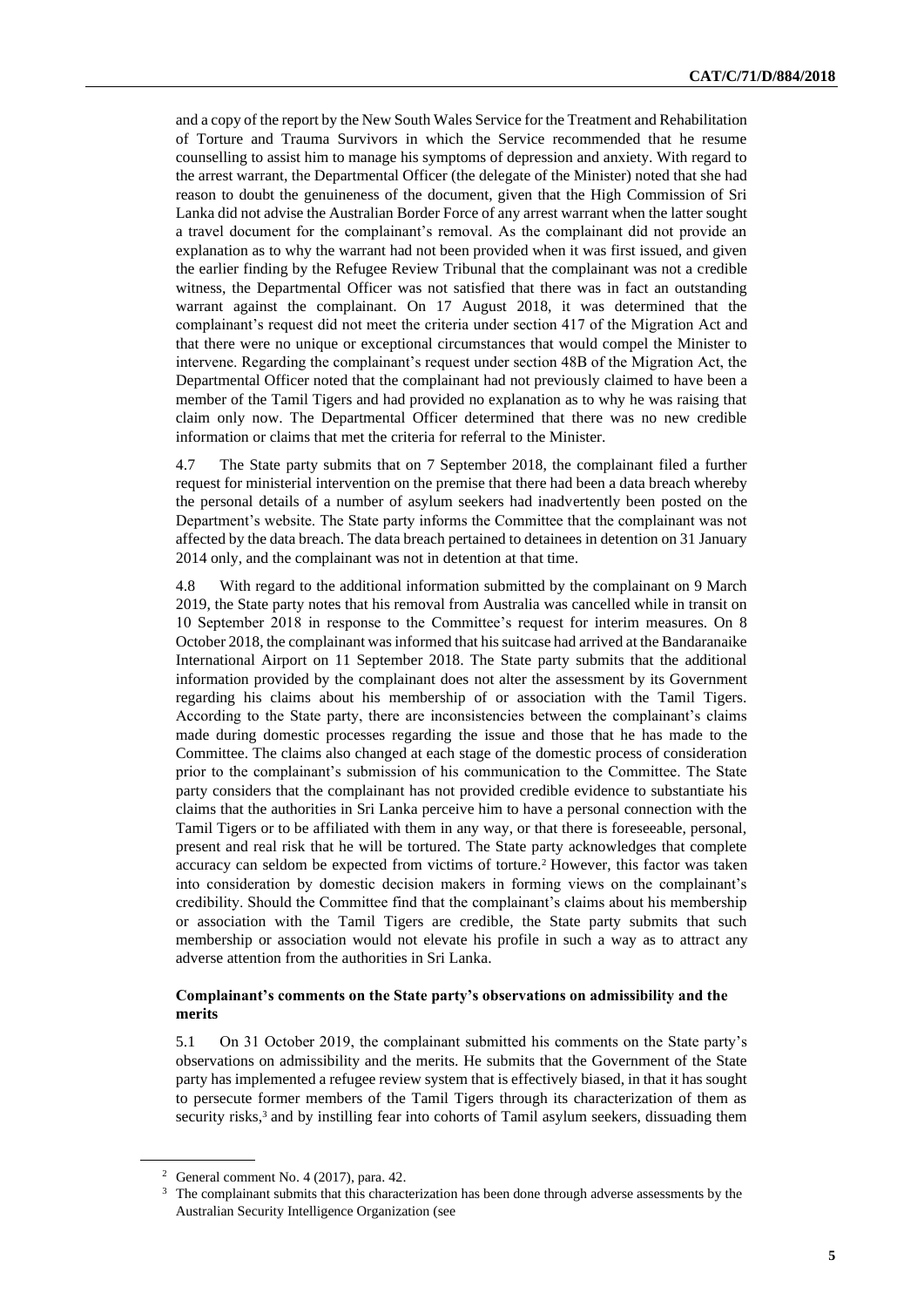from freely raising their claims for protection. Additionally, the Department of Foreign Affairs and Trade has included the Tamil Tigers as a terrorist organization on its consolidated list since 21 December 2001. According to the complainant, he did not initially mention his time with the Tamil Tigers or his arrest and torture over the weapons possession incident owing both to his fear of an adverse assessment by the Australian Security Intelligence Organization and to his inability to speak about having been subjected to atrocious forms of torture. He notes that according to the reports by the psychologist from the New South Wales Service for the Treatment and Rehabilitation of Torture and Trauma Survivors, he suffered extreme distress when recalling the torture that he had experienced.<sup>4</sup>

5.2 The complainant notes that the Refugee Review Tribunal rejected his claims without the benefit of forensic and clinical reports. He considers that the 2010 arrest and torture over the weapons possession incident was rejected principally because it had not been raised at his first interview, and because the applicant was slow in answering questions during the interview, which was perceived as being evasive. The Tribunal did not have the medical evidence before it and was therefore not aware of his psychological medical conditions relating to his experience of torture. As the Tribunal had found that this claim was fabricated and that the complainant was not a witness of truth, it subsequently disbelieved all of his other claims for protection. The complainant considers that the subsequent applications for ministerial intervention and submission of new evidence were rejected on the basis of the Tribunal's finding that the applicant was not a witness of truth.

5.3 According to the complainant, the member of the Refugee Review Tribunal lacked training in assessing whether a person was displaying symptoms of post-traumatic stress disorder. He submits that discussing matters of torture, especially of sexual torture, has been deeply traumatic to him, and discussing and disclosing these events brings feelings of deep shame, in particular when questioned about them by a female officer in an adversarial setting. The interviewing officer in the complainant's entry interview, his Government-appointed representative during the protection visa application process, the delegate of the Minister conducting the protection visa interview and the Tribunal member conducting the hearing were all female. The complainant notes that at no stage was he asked whether his claims or the presentation thereof were gender-sensitive, which amounted to a practical injustice.

5.4 As to his trip to India, the complainant submits that it happened in 2012 and not in 2010 as suggested by the State party. According to the complainant, he had two Sri Lankan passports, fraudulently obtained through an agent. One had been obtained in 2007 and the other in 2012, and they showed different spellings of his name, different birth dates and different national identity card numbers. He travelled to India using his 2012 passport, and he stayed for two weeks in a refugee camp in Tamil Nadu. Scans of both passports were submitted to the Minister on 18 September 2019 with his request for ministerial intervention. However, since he did not provide the original of his 2012 passport, it was ruled that the genuineness of the document could not be assessed and no weight was given to the document. The complainant argues that the Minister did not give genuine consideration to the document scan, since the Department of Home Affairs could have had the document checked by its document examination unit. He notes that since the authorities in Sri Lanka could identify that he has used a fraudulent passport in the past, he is at further risk of remand and imprisonment for up to five years under domestic law.

5.5 The complainant submits that the State party failed to consider his arrest warrant as part of his request for ministerial intervention. In his ruling, the Assistant Director at the Department of Home Affairs stated that there was reason to doubt the genuineness of the document, given that the High Commission of Sri Lanka did not advise the Australian Border Force of any match to an arrest warrant when the latter sought a travel document for the complainant's removal, and, similarly, Colombo Post did not mention a match against any Sri Lankan databases when his name was provided for clearance for removal. On this basis, and given the finding by the Refugee Review Tribunal that the complainant was not a credible witness, the Assistant Director did not believe that there was an outstanding warrant for his

www.thesaturdaypaper.com.au/news/immigration/2018/02/03/exclusive-all-57-asio-refugee-casewarnings-revised-after-review).

<sup>4</sup> The complainant notes that there have been three such reports, the most recent dated 14 August 2019.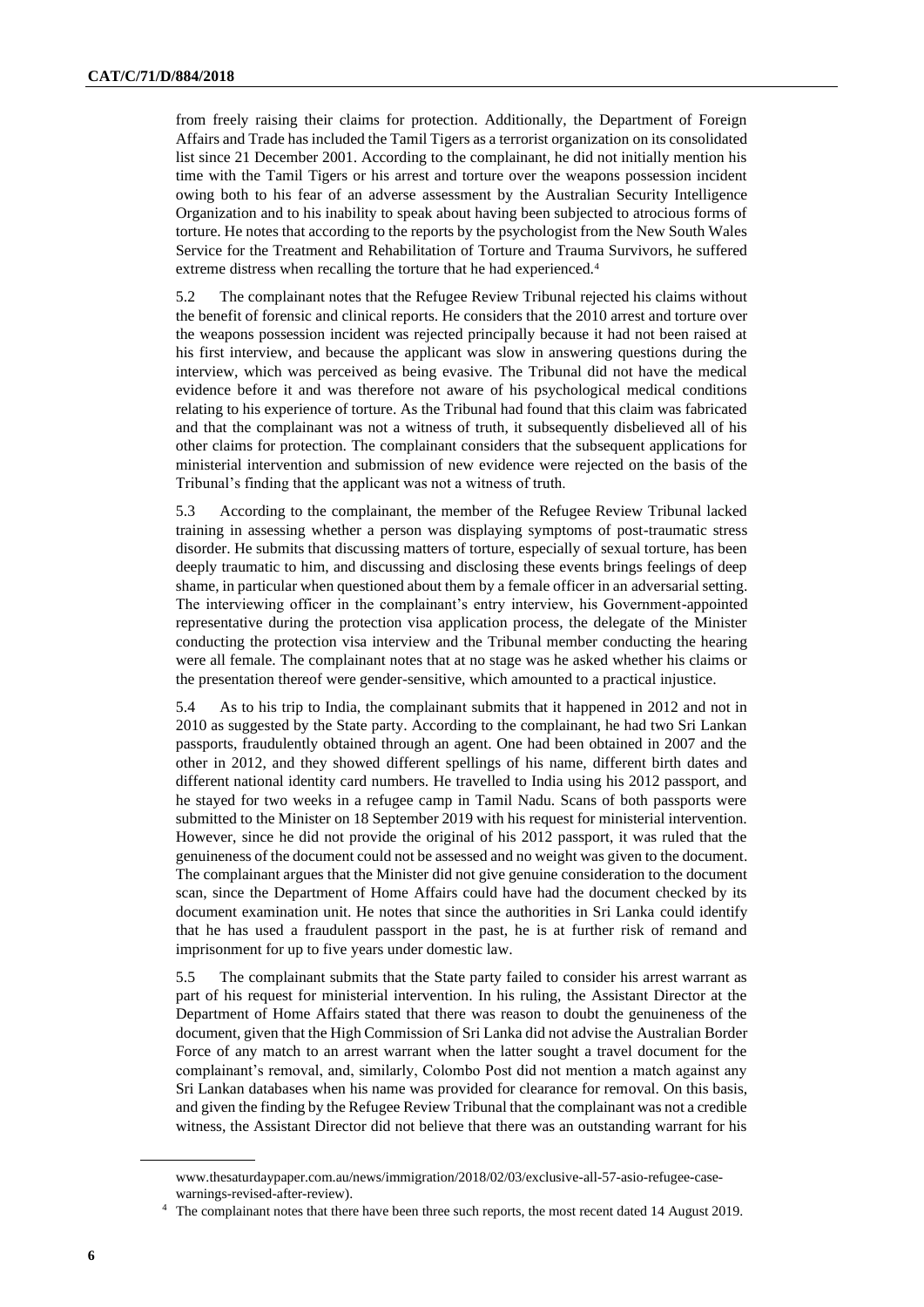arrest. The complainant argues that this reasoning displays a lack of serious engagement in the ministerial intervention process, including a realistic assessment of the risks that he would be tortured should he be removed to Sri Lanka. According to the complainant, the High Commission of Sri Lanka was not asked whether there were any outstanding warrants. There is no reason to believe that the High Commission would disclose to the Australian Government whether a warrant had been issued for his arrest if such information was not requested. Indeed, for the High Commission to do so would be tantamount to informing the Government of Australia that the complainant was a refugee and that it had international protection obligations. The complainant notes that despite the fact that the Government of Australia had held information about his arrest warrant since 16 August 2018, it never took the opportunity to check its genuineness with the authorities in Sri Lanka.

5.6 The complainant also makes two *sur place* claims. First, the complainant submits that the Federal Circuit Court included in its decision information related to his identity – his date of birth, date of arrival in Australia, place of work in Sri Lanka, biographical details and details of his claims for protection – and the decision was published as open source material on the website of the Australasian Legal Information Institute. A copy of the transcript of the court proceedings during which he had indicated that he was a member of the Tamil Tigers was also attached and open to the public.

5.7 The complainant's second *sur place* claim is that sensitive documents – including documents related to his application for asylum, a copy of his arrest warrant, photographs showing him with weapons, a copy of the report containing his claims that he had been tortured by the authorities in Sri Lanka and a flash drive containing revolutionary songs – were erroneously sent in his suitcase to Sri Lanka on 10 September 2018. Since then, agents from the Criminal Investigation Department had visited the complainant's parents' home twice, as they were concerned that he may have arrived in Sri Lanka but then escaped from the airport through bribery.

5.8 The complainant submits that his scarring also indicates his involvement with the Tamil Tigers. He notes that he was injured on the left side of his neck during the war when a Claymore mine exploded, and that has scarring on his right elbow from his torture in 2010. He submits that his hip and knees were also injured and that he suffered as a result of his sexual torture, referring to reports of the counsellor and psychologist for descriptions of those injuries.

5.9 The complainant notes that the ruling refusing his request for ministerial intervention lodged on 18 September 2019 indicated that an overview of the evidence was not considered, with each piece of evidence refused almost exclusively on the basis that the Refugee Review Tribunal had found the complainant not to be a witness of truth. He argues that no further evidence would consequently be considered properly by the State party after a refusal by the Tribunal. According to the complainant, since the arrest warrant and the three reports by the New South Wales Service for the Treatment and Rehabilitation of Torture and Trauma Survivors post-date the decision of the Tribunal, the Minister's refusal to consider this evidence in a genuine way – for example, through a process of document examination, and examination of the evidence and his later claims in a cumulative and holistic manner – constitutes a failure to conduct a serious and competent assessment of the State party's obligations under article 3 of the Convention.

#### **State party's additional observations on the merits**

6.1 On 5 March 2020, the State party submitted additional observations on the merits of the complaint. The State party rejects the complainant's claims that the refugee review system in Australia is "effectively biased" and that the Government has failed to undertake serious consideration or assessment of his evidence and claims. The State party notes that the Committee has commented previously that the domestic legal system in Australia offers a robust process of merits and judicial review to ensure that any error made by an initial decision maker can be corrected.<sup>5</sup> It submits that if the complainant has claims that still have

<sup>5</sup> *Y.Z.S. v. Australia* (CAT/C/49/D/417/2010), para. 4.13.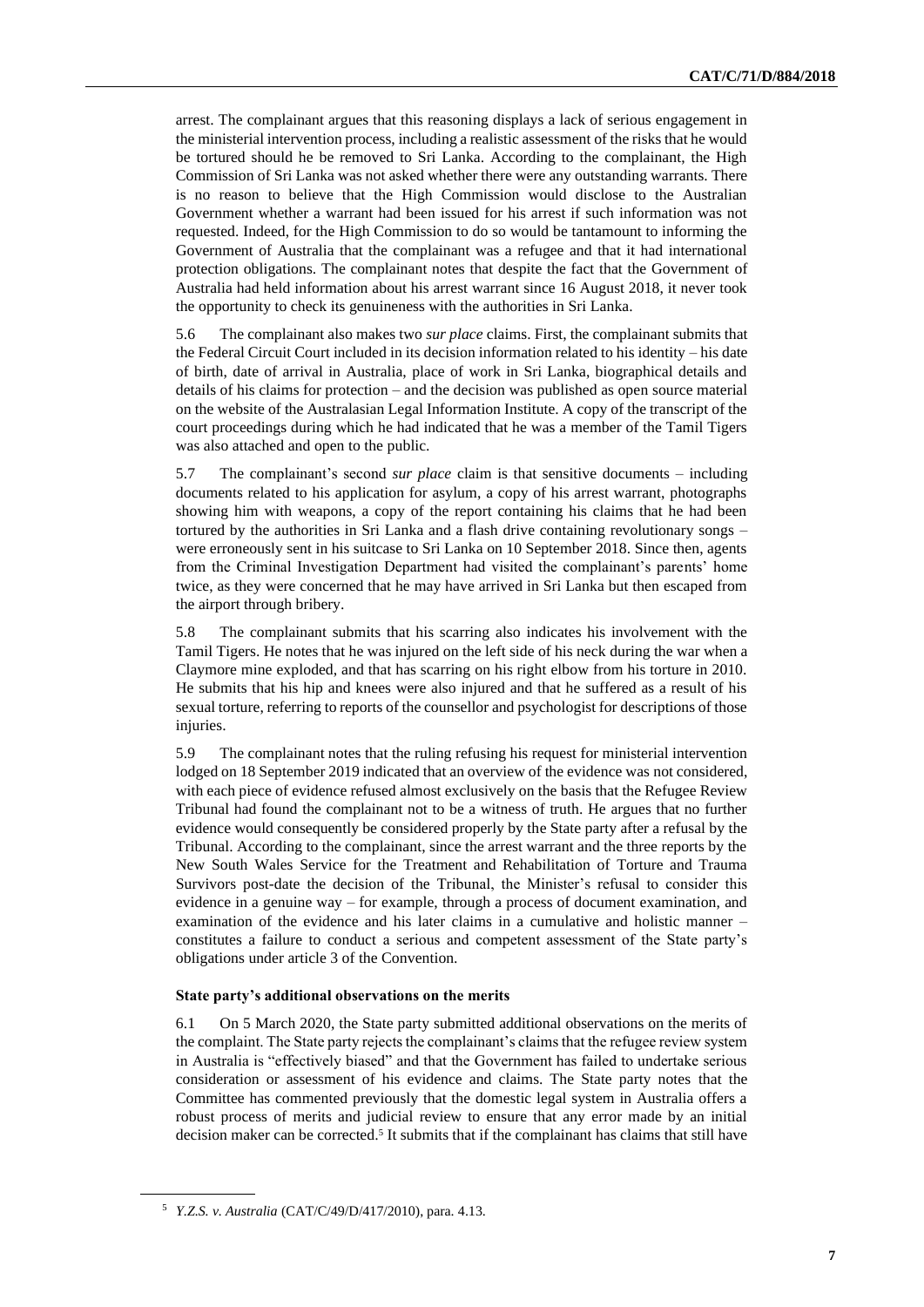not been raised before domestic decision makers, he can have them assessed by submitting further requests for ministerial intervention.

6.2 The State party notes that the complainant's claim of further risk of remand and imprisonment for up to five years for using a false passport was most recently considered as part of the ministerial intervention assessment of 18 September 2019. The Departmental Officer found that this claim had already been assessed by the Refugee Review Tribunal, which had concluded that the complainant would be charged, bailed and fined for having departed Sri Lanka illegally, but that such action would not amount to serious harm. The State party submits that the fact that the complainant has travelled on a false passport does not alter the Government's assessment that there are no substantial grounds for believing that he faces a real risk of irreparable harm in Sri Lanka. It refers to the Government's most recent country information report on Sri Lanka, published by the Department of Foreign Affairs and Trade on 23 May 2018, which includes information on the treatment of Sri Lankan refugees. According to that report, failed asylum seekers who leave Sri Lanka illegally and are returned may receive a fine or a custodial sentence under the Immigrants and Emigrants Act; in practice, however, most cases result in a fine and not imprisonment.<sup>6</sup>

6.3 With regard to the complainant's claim that the fact that his suitcase was sent to Sri Lanka elevates his profile with the authorities there, the State party argues that this incident does not alter its assessment of the complainant's membership of or association with the Tamil Tigers, noting that this claim was considered as part of the assessment, dated 14 October 2019, of the request for ministerial intervention under section 48B of the Migration Act. The State party refers to *V.M. v. Australia*, in which the Committee indicated that it must consider whether the complainant currently ran a risk of torture if returned to Sri Lanka.<sup>7</sup> According to the State party, the complainant provided no additional evidence to substantiate his claim that he would be of adverse interest upon return to Sri Lanka.

6.4 The State party rejects the complainant's allegation that various pieces of evidence relevant to his case, including forensic and clinical reports, evidence of a false passport and evidence of an arrest warrant, have not been considered. It submits that the domestic processes have had regard to the complainant's claims and evidence, including having due regard to inconsistencies and problems of proof in relation to his claims. According to the State party, the Refugee Review Tribunal noted that, throughout the hearings, it had clarified the complainant's evidence to ensure accuracy of understanding, had taken account of nervousness and had been mindful of nuances in language when communicating through an interpreter. As to the complainant's medical records, in his request for ministerial intervention of 16 August 2018, the Departmental Officer was provided with copies of three assessments conducted by International Health and Medical Services, dated 25 May 2018, 13 June 2018 and 29 June 2018, and a copy of the report by the New South Wales Service for the Treatment and Rehabilitation of Torture and Trauma Survivors, dated 16 July 2018, in which the Service recommended that the complainant resume counselling to assist him to manage his symptoms of depression and anxiety. The Departmental Officer observed that the mental health of asylum seekers was taken into consideration throughout the domestic process, and that the complainant had still been found not to be a credible witness by the primary decision maker and by the Tribunal.

6.5 The State party notes that the complainant's claims regarding a false passport were also considered by the domestic authorities, but that those claims changed throughout the domestic processes. The primary decision maker initially noted that the complainant had travelled on a legal passport. Later in the interview, he noted that the complainant was not sure if the passport was legal or not. However, the complainant confirmed that it showed his own photo and name. The decision maker concluded that the complainant had travelled in and out of Sri Lanka on a genuine passport, or at least on a passport obtained through the appropriate authorities with accurate biodata and photo. In the complainant's request for ministerial intervention request of 18 September 2019, the Departmental Officer noted that

<sup>6</sup> Australia, Department of Foreign Affairs and Trade, "DFAT country information report: Sri Lanka", 23 May 2018, para. 5.32.

<sup>7</sup> *V.M. v. Australia* (CAT/C/67/D/723/2015), para. 7.8.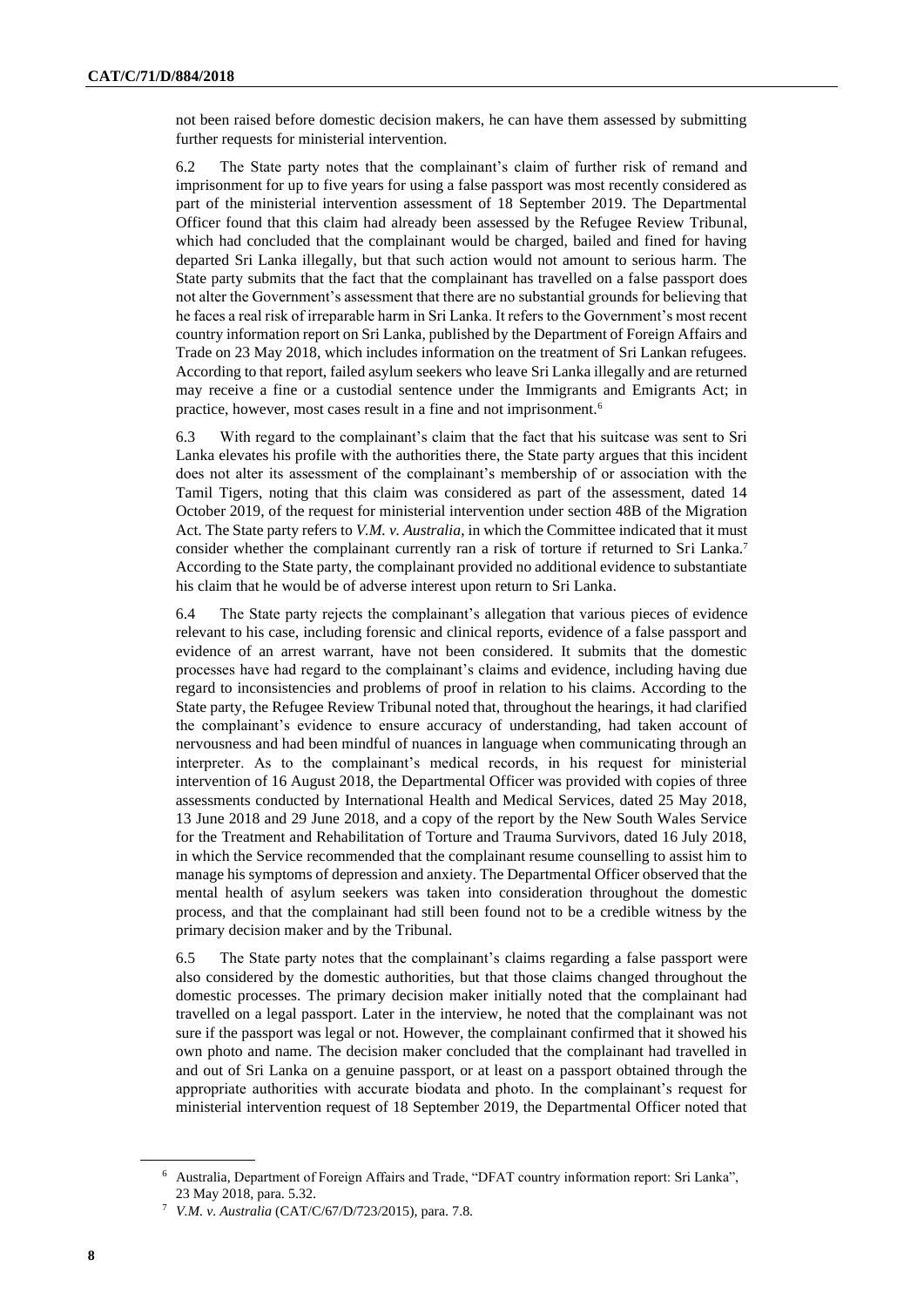the complainant had not provided an original document to the Department of Home Affairs for examination and, as such, the document's genuineness could not be assessed.

6.6 As to the complainant's arrest warrant, the State party reiterates that since there has been no explanation as to why the warrant was not provided when it was first issued, and because the High Commission of Sri Lanka did not advise the Australian Border Force of any arrest warrant when the latter sought a travel document for the complainant's removal, the Departmental Officer found the complainant not to be a credible witness and was not satisfied that he had an outstanding warrant.

#### **Additional information from the complainant**

7.1 On 5 March 2020, the complainant submitted additional information on the communication. He notes that on 24 February 2020, he discovered that the Federal Circuit Court had in September 2018 published his name on its website, the Commonwealth Courts Portal, in connection with the pseudonym "BBE15" under which it had published substantial details of his claims for protection. He submits that the State party was notified of this breach of his confidentiality in respect of his claims for protection on 25 February 2020 by email and by affidavit filed in that Court. He regrets that the State party has not brought this matter to the attention of the Committee. The complainant requests that the Committee take this information concerning the inadvertent publication of his claims in connection with his name, by the State party's Government, into account in considering his complaint.

7.2 On 11 July 2020, the complainant submitted further information to the Committee. He notes that on 10 July 2020, the Federal Circuit Court found that the Court had no duty to remedy any errors in data disclosure either by the Court or by the Government and that any remedy was at the absolute discretion of the Minister. The complainant notes that the power of the Minister to decide whether to provide relief under section 48B of the Migration Act is completely discretionary, that his requests for such relief have already previously been refused on multiple occasions, and that there is no right of judicial review in respect of any such decision. On 22 December 2020, the appeals court of the Federal Court of Australia rejected the complainant's appeal.

7.3 On 10 September 2020, the complainant requested interim measures in order to be released from the immigration detention facility while the Committee considered his complaint, because of his deteriorating mental health due to prolonged detention since 2018. The request was granted on 19 October 2020.

7.4 On 9 June 2021, the complainant submitted a new psychological report attesting to his mental health, including a risk of suicide or significant self-harm. He also submits that he has previously been involved with the Australian Tamil Congress, including in organizing activities for the remembrance of the Mullivaikal genocide, and that that organization has now been banned as a terrorist organization according to the Sri Lanka Government Gazette. The complainant submits publicly available information from Facebook about his Tamil diaspora separatist activities and associations in which he has been involved.

7.5 On 16 July 2021, the complainant submitted a new photograph of himself, which shows him with heavy weapons as a former member of the Tamil Tigers. He notes that the photo has not previously been provided to the State party's Government owing to his fear of being indefinitely detained by the Australian Security Intelligence Organization as a former member of the Tamil Tigers. He also notes that he was previously unable to recover the photograph because the flash drive on which it was stored had been taken to Sri Lanka in his luggage by the State party's Government, but that he was recently able to recover the photograph from his electronic records. According to the complainant, while before 2012 the authorities in Sri Lanka had not identified him as a former member of the Tamil Tigers, it is now certain that he will be identified, through examination of his possessions sent to Sri Lanka by the State party's Government and given the publication of his claims together with his name on the Commonwealth Courts Portal.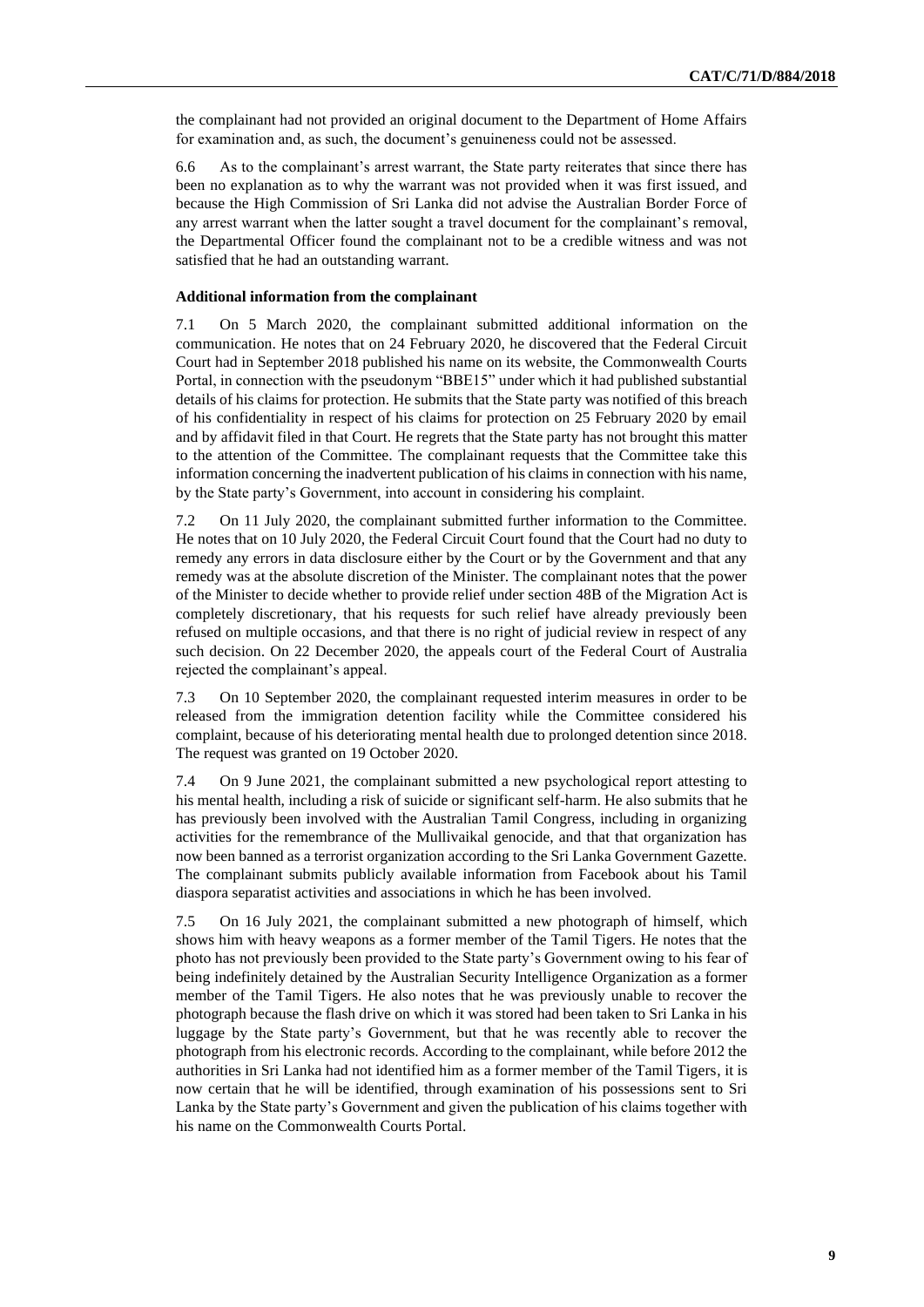#### **Issues and proceedings before the Committee**

#### *Consideration of admissibility*

8.1 Before considering any complaint submitted in a communication, the Committee must decide whether the communication is admissible under article 22 of the Convention. The Committee has ascertained, as it is required to do under article 22 (5) (a) of the Convention, that the same matter has not been and is not being examined under another procedure of international investigation or settlement.

8.2 In accordance with article 22 (5) (b) of the Convention, the Committee shall not consider any communication from an individual unless it has ascertained that the individual has exhausted all available domestic remedies. The Committee notes that, in the present case, the State party has not contested that the complainant has exhausted all available domestic remedies. The Committee therefore finds that it is not precluded from considering the communication under article 22 (5) (b) of the Convention.

8.3 The Committee notes the State party's argument that the communication is inadmissible as manifestly unfounded since the complainant has not substantiated the existence of substantial grounds for believing that he would face a foreseeable, present, personal and real risk of torture if he were returned to Sri Lanka. The Committee considers, however, that the communication has been substantiated for the purposes of admissibility, as the complainant has sufficiently detailed the facts and the basis of the claim for a decision by the Committee. As the Committee finds no obstacles to admissibility, it declares the communication submitted under article 3 of the Convention admissible and proceeds with its consideration of the merits.

#### *Consideration of the merits*

9.1 The Committee has considered the communication in the light of all the information made available to it by the parties, in accordance with article 22 (4) of the Convention.

9.2 In the present case, the issue before the Committee is whether the return of the complainant to Sri Lanka would constitute a violation of the State party's obligation under article 3 of the Convention not to expel or to return ("refouler") a person to another State where there are substantial grounds for believing that he or she would be in danger of being subjected to torture.

9.3 The Committee must evaluate whether there are substantial grounds for believing that the complainant would be personally in danger of being subjected to torture upon return to Sri Lanka. In assessing that risk, the Committee must take into account all relevant considerations, pursuant to article 3 (2) of the Convention, including the existence of a consistent pattern of gross, flagrant or mass violations of human rights. However, the Committee recalls that the aim of such determination is to establish whether the individual concerned would be personally at a foreseeable and real risk of being subjected to torture in the country to which he or she would be returned. It follows that the existence of a pattern of gross, flagrant or mass violations of human rights in a country does not as such constitute sufficient reason for determining that a particular person would be in danger of being subjected to torture on return to that country; additional grounds must be adduced to show that the individual concerned would be personally at risk. Conversely, the absence of a consistent pattern of flagrant violations of human rights does not mean that a person might not be subjected to torture in his or her specific circumstances.<sup>8</sup>

9.4 The Committee recalls its general comment No. 4 (2017), according to which the Committee will assess "substantial grounds" and consider the risk of torture as foreseeable, personal, present and real when the existence of credible facts relating to the risk by itself, at the time of its decision, would affect the rights of the complainant under the Convention in case of his or her deportation. Indications of personal risk may include, but are not limited to: (a) the complainant's ethnic background; (b) political affiliation or political activities of the complainant or his or her family members; (c) arrest or detention without guarantee of a fair

<sup>8</sup> *M.S. v. Denmark* (CAT/C/55/D/571/2013), para. 7.3.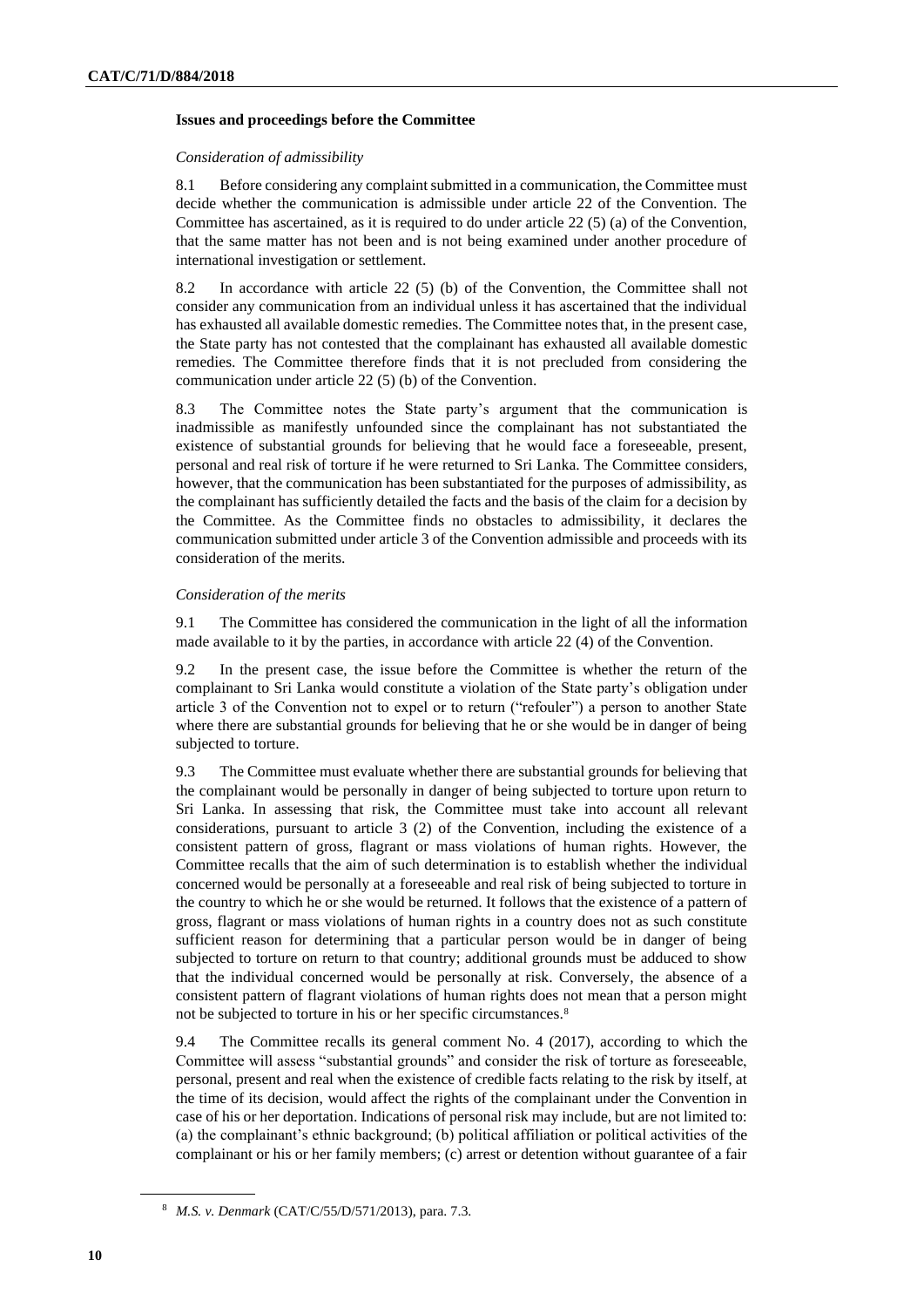treatment and trial; (d) sentence in absentia; and (e) previous torture (para. 45). With respect to the merits of a communication submitted under article 22 of the Convention, the burden of proof is upon the author of the communication, who must present an arguable case, that is, submit substantiated arguments showing that the danger of being subjected to torture is foreseeable, present, personal and real (para. 38).<sup>9</sup> The Committee also recalls that it gives considerable weight to findings of fact made by organs of the State party concerned, however it is not bound by such findings, as it can make a free assessment of the information available to it in accordance with article 22 (4) of the Convention, taking into account all the circumstances relevant to each case (para. 50).

9.5 The Committee notes the complainant's claim that he would face a risk of torture if he were returned to Sri Lanka because, in the past, he underwent a three-month self-defence training course with the Tamil Tigers, which included weapons training. After the training, he worked as a medic for the Tamil Tigers, treating those who had been wounded in combat and driving them to hospitals if their injuries were too severe to be treated on site. The Committee also notes the complainant's claim that in 2010, he was charged with weapons possession following his arrest by the Sri Lanka Navy during a meeting with three former friends from the Tamil Tigers, one of whom had a pistol. The complainant was taken to Kuchchaveli police station, where he was stripped down to his underwear and beaten with a pipe. After two weeks in custody, during which time he was subjected to further torture, the complainant was released on bail. However, after his release on bail, he was abducted by the Karuna group and spent seven days in their custody, again being subjected to beatings. He was questioned about his uncle, who had earlier been shot by the Karuna group, and about his own contacts within the Tamil Tigers. The complainant's mother paid a bribe to the Karuna group, and he was released a week later and went into hiding.

9.6 The Committee also notes the State party's submission that the domestic processes have had regard to the complainant's claims and evidence, including having due regard to inconsistencies and problems of proof in relation to his claims. According to the State party, those claims also changed at each stage of the domestic process of consideration prior to the complainant's submission of his communication to the Committee. The State party considers that the complainant has not provided credible evidence to substantiate his claims that the authorities in Sri Lanka perceive him to have a personal connection with the Tamil Tigers or to be affiliated with them in any way, or that there is foreseeable, personal, present and real risk that he will be tortured. The Committee notes that the State party acknowledges that complete accuracy can seldom be expected from victims of torture, and that this factor was taken into consideration by domestic decision makers in forming views on the complainant's credibility.

9.7 The Committee notes in this connection that according to general legal principles of the law of evidence, the burden of proof lies on the person who makes the assertion. Thus, in refugee claims, it is the applicant who has the burden of establishing the veracity of his or her allegations and the accuracy of the facts on which the refugee claim is based. The burden of proof is discharged by the applicant rendering a truthful account of facts relevant to the claim so that, based on the facts, a proper decision may be reached. In view of the particularities of a refugee's situation, the adjudicator shares the duty to ascertain and evaluate all the relevant facts. This is achieved, to a large extent, by the adjudicator being familiar with the objective situation in the country of origin concerned, being aware of relevant matters of common knowledge, guiding the applicant in providing the relevant information and adequately verifying facts alleged that can be substantiated.<sup>10</sup>

9.8 The Committee further notes the current human rights situation in Sri Lanka and refers to its concluding observations on the fifth periodic report of Sri Lanka, in which it expressed concern, inter alia, about reports regarding the persistence of abductions, torture and illtreatment perpetrated by State security forces in Sri Lanka, including the military and the police, which had continued in many parts of the country after the conflict with the Tamil

<sup>9</sup> *T.Z. v. Switzerland* (CAT/C/62/D/688/2015), para. 8.4.

<sup>&</sup>lt;sup>10</sup> See Office of the United Nations High Commissioner for Refugees, "Note on burden and standard of proof in refugee claims", 16 December 1998.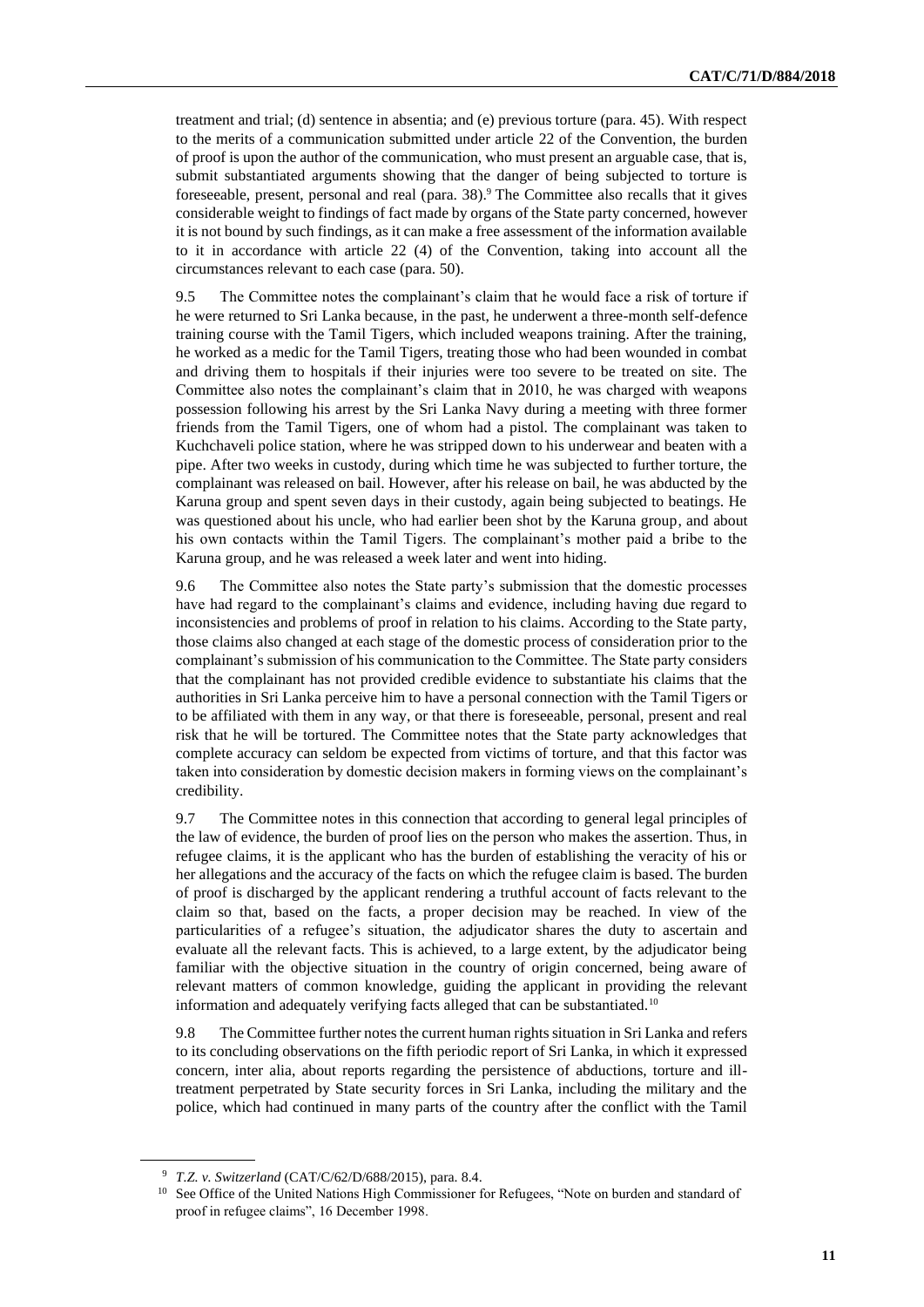Tigers had ended in May 2009.<sup>11</sup> The Committee also refers to credible reports by nongovernmental organizations concerning the ill-treatment by the authorities in Sri Lanka of individuals who have been returned to the country.<sup>12</sup> However, the Committee recalls that the occurrence of human rights violations in a complainant's country of origin is not sufficient in itself to conclude that the complainant runs a personal risk of torture.<sup>13</sup> Moreover, although past events may be of relevance, the principal question before the Committee is whether the complainant currently runs a risk of torture if returned to Sri Lanka.<sup>14</sup>

9.9 In the present communication, the Committee observes that the domestic authorities found that the complainant's account of his alleged membership of the Tamil Tigers, the 2010 incident that allegedly resulted in weapons charges and his subsequent abduction by the Karuna group – the central elements of his claim and the incidents that seem to have eventually triggered his departure from Sri Lanka – was not credible, because of its late presentation, doubts as to its genuineness and inconsistencies in the complainant's prior statements during the domestic process of consideration. The Committee notes the complainant's contention that he did not initially mention his time with the Tamil Tigers or his arrest and torture over the weapons possession incident because of his fear of an adverse security assessment as a member of a terrorist organization by the Australian Security Intelligence Organization, which could have resulted in indefinite detention. However, the Committee observes that the complainant was granted his first bridging visa on 20 November 2012 and released from detention on 15 February 2013, long before the conclusion of his protection visa application and Refugee Review Tribunal proceedings. The Committee also notes that after a copy of the arrest warrant became available to the complainant, he promptly submitted it as part of his request for ministerial intervention, along with his admission to having been a member of the Tamil Tigers. The Committee observes that no explanation was given by the complainant as to why he decided to reveal that information only at that particular point of the proceedings, and why the arrest warrant for him was issued only on 10 November 2017, when he allegedly skipped his bail on weapons charges in 2010 and left Sri Lanka in 2012.

9.10 The Committee notes that the complainant has failed to provide any information on his whereabouts between 2010 and 2012, except that he visited India for two weeks in 2012 using a false passport, for which he alleges to be at further risk of remand and imprisonment for up to five years. The Committee observes that the State party considered the possible risk for failed asylum seekers who leave Sri Lanka illegally and are returned, but did not accept that the complainant would face a real risk of irreparable harm, although he might receive a fine or a custodial sentence under the Immigrants and Emigrants Act.

9.11 Lastly, the Committee notes the complainant's *sur place* claims: (a) that information related to his identity and details of his asylum claims were inadvertently published by Federal Circuit Court on the website of the Australasian Legal Information Institute; and (b) that several sensitive documents, including documents related to his asylum claim and photographs showing him with weapons, were mistakenly sent in his suitcase to Sri Lanka during his removal proceedings on 10 September 2018, and that since then, agents from the Criminal Investigation Department had visited the complainant's parents' home twice, as they were concerned that he may have arrived in Sri Lanka but then escaped from the airport through bribery. The Committee notes the State party's submission that the complainant was not affected by the data breach, as it pertained to detainees in detention on 31 January 2014 only, and the complainant was not in detention at that time. The Committee further notes that the Federal Circuit Court and the Federal Court of Australia both upheld the determination of the Refugee Review Tribunal in which it did not accept that the appellant was suspected of being or perceived to be a member of the Tamil Tigers. With regard to the complainant's second *sur place* claim, the Committee notes that the State party argues that this incident does not alter its assessment regarding the complainant's claims about his membership of or association with the Tamil Tigers, and notes that this claim was considered as part of

<sup>11</sup> CAT/C/LKA/CO/5, paras. 9–12.

<sup>12</sup> See Freedom from Torture, *Tainted Peace: Torture in Sri Lanka since May 2009* (London, 2015). See also *J.N. v. Denmark* (CAT/C/57/D/628/2014), para. 7.9.

<sup>13</sup> *R.D. v. Switzerland* (CAT/C/51/D/426/2010), para. 9.2.

<sup>14</sup> *Thirugnanasampanthar v. Australia* (CAT/C/61/D/614/2014), para. 8.7.